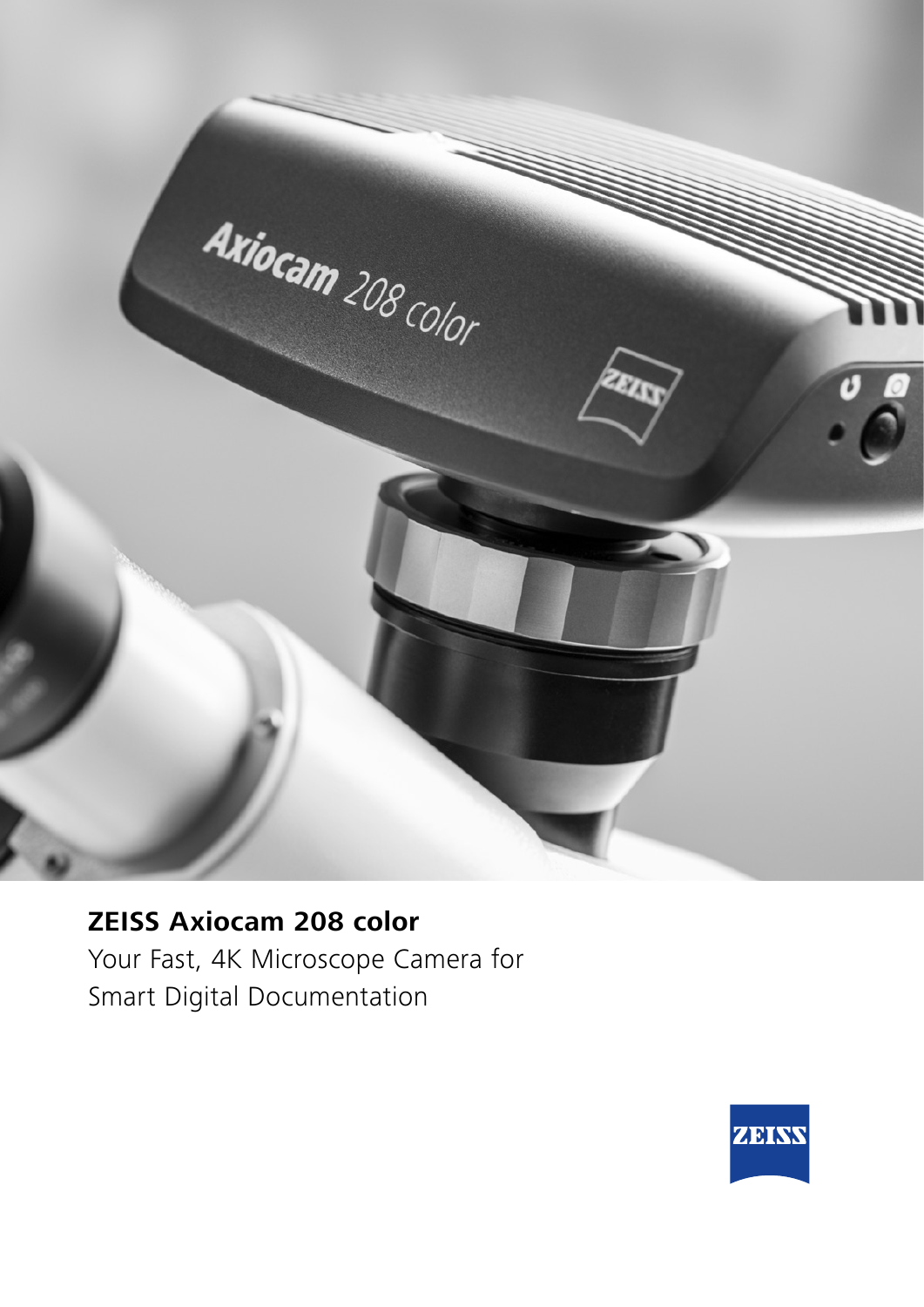## **ZEISS Axiocam 208 color**

Your Fast, 4K Microscope Camera for Smart Digital Documentation

Axiocam 208 color is your smart versatile 8 megapixel color microscope camera suitable for education, documentation and routine applications. This CMOS camera delivers crisp, detail rich live images with high color fidelity at full 4k resolution in outstanding 30 fps. Choose between three modes of operation:



Trichrome stained blood vessels in transmitted light brightfield, acquired with ZEISS Axiolab 5, objective: Plan-Apochromat 40× / 1.4





- 1. In stand-alone mode, you don't need a PC to acquire microscope images. The camera automatically adjusts brightness and white balance and offers live image enhancement functions like sharpening, denoising and HDR. Digital documentation of your specimen has never been easier.
- 2. Alternatively, connect the CMOS camera via USB or to a network and control it wirelessly with the easyto-use imaging app Labscope. Since you can connect multiple cameras to the network, Axiocam 208 color is the ideal solution for digital classroom applications and for connected laboratories, too.

3. In addition, you can use the powerful imaging software ZEN with your Axiocam 208 color.

In summary: With Axiocam 208 color, you are perfectly equipped for a wide range of applications.

If you combine Axiocam 208 color with Axiolab 5 or Axioscope 5 microscope stands you can experience the full concept of smart microscopy. The camera communicates with the microscope and e.g. always extracts the correct scaling information.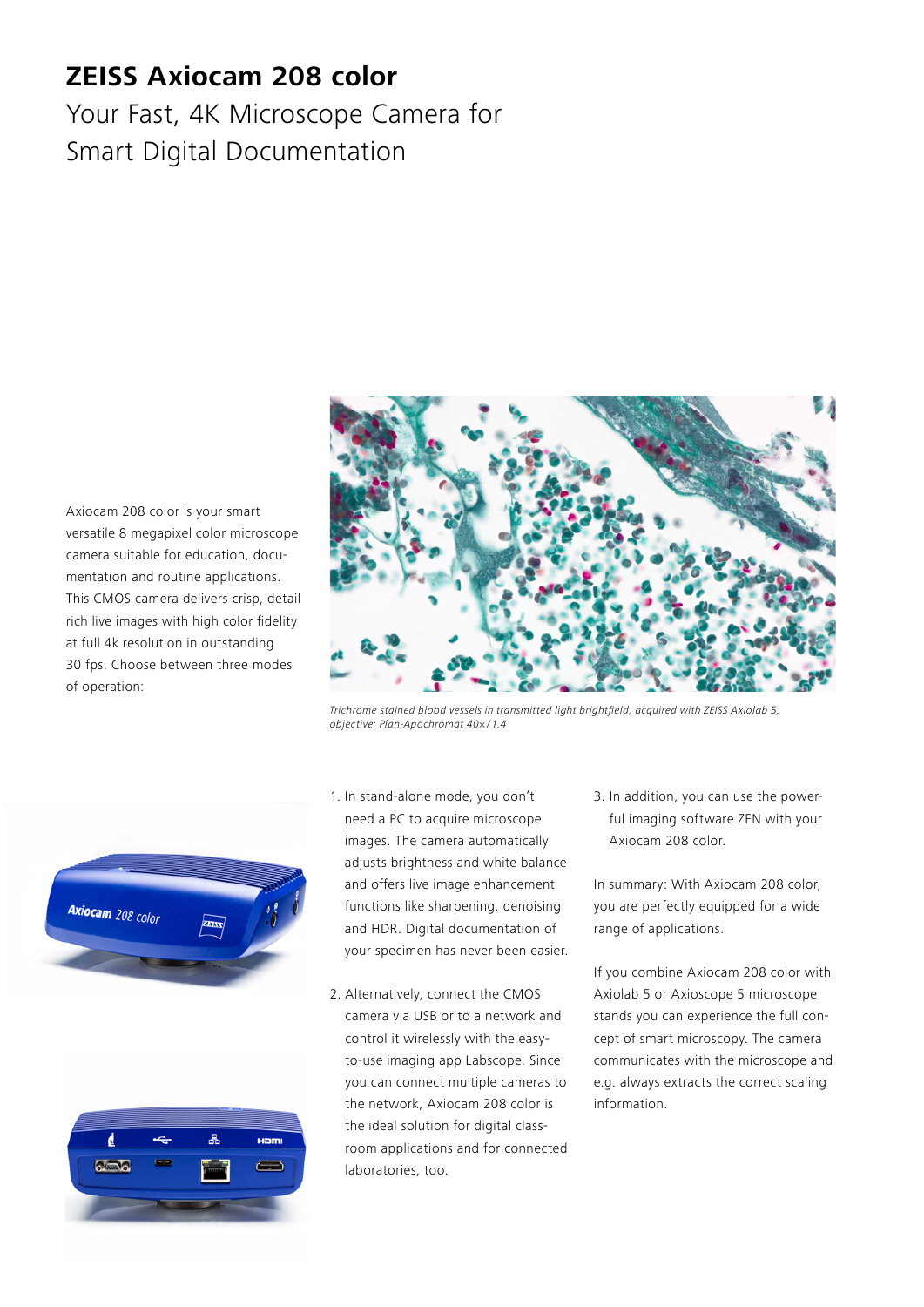

Red bone marrow in transmitted light brightfield, acquired with ZEISS Axiolab 5, objective: Plan-Apochromat 40× / 1.4

## **Highlights**

- **•** Full 4K resolution in outstanding 30 fps
- Brilliant color rendering
- **E** Live image enhancement functions like sharpening, denoising and HDR
- Use in stand-alone mode and save images on USB flash drive, use Labscope imaging app or ZEN imaging software
- $\blacksquare$  Easy and effortless digital documentation  $$ especially suitable for education, digital classroom and routine documentation
- Ethernet, USB 3.0
- Wi-Fi compatible use Labscope imaging app to control your camera wirelessly
- Document your samples as you see it in the eyepieces
- **Example 3** Stand-alone operation with camera control by intuitive On Screen Display via mouse and keyboard without a PC
- Connect directly to a monitor by a HDMI cable for live image display for search and focussing and review of acquired images